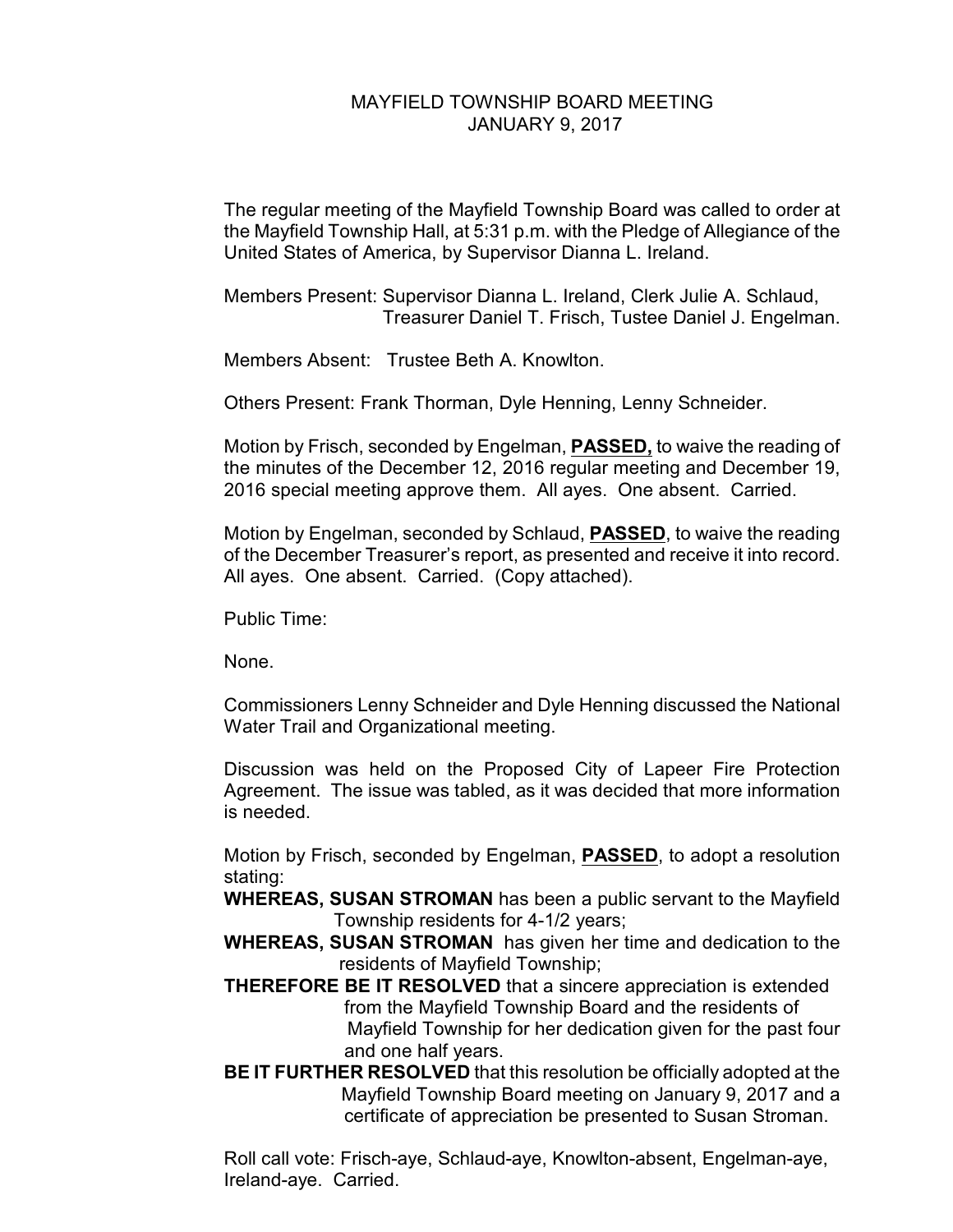Mayfield Township Board Proceedings January 9, 2017 Page 2

Motion by Frisch, seconded by Engelman, **PASSED**, to adopt a resolution stating:

| <b>WHEREAS, LON C. KENNY</b>                                          | has been a public servant to the Mayfield     |
|-----------------------------------------------------------------------|-----------------------------------------------|
|                                                                       | Township residents for 7-1/2 years;           |
| <b>WHEREAS, LON C. KENNY</b>                                          | has given his time and dedication to the      |
|                                                                       | residents of Mayfield Township;               |
| THEREFORE BE IT RESOLVED that a sincere appreciation is extended from |                                               |
|                                                                       | the Mayfield Township Board and the           |
|                                                                       | residents of Mayfield Township for his        |
|                                                                       | dedication given for the past seven and one   |
|                                                                       | half years.                                   |
| <b>BE IT FURTHER RESOLVED</b>                                         | that this resolution be officially adopted at |
|                                                                       | the Mayfield Township Board meeting on        |
|                                                                       | January 9, 2017 and a certificate of          |
|                                                                       | appreciation be presented to Lon C. Kenny.    |

Roll call vote: Engelman-aye, Ireland-aye, Schlaud-aye, Frisch-aye, Knowltonabsent. Carried.

Motion by Schlaud, seconded by Engelman, **PASSED**, to adopt a resolution stating:

**WHEREAS, FRANK THORMAN** has been a public servant to the Mayfield Township residents for 10-1/2 years;

**WHEREAS, FRANK THORMAN** has given his time and dedication to the residents of Mayfield Township as a Mayfield Township Airport Board member including his longstanding time as the Airport Board Chairman;

**THEREFORE BE IT RESOLVED** that a sincere appreciation is extended from the Mayfield Township Board and the residents of Mayfield Township for his dedication given for the past ten and one half years.

**BE IT FURTHER RESOLVED** that this resolution be officially adopted at the Mayfield Township Board meeting on January 9, 2017 and a certificate of appreciation be presented to Frank Thorman.

Roll call vote: Knowlton-absent, Schlaud-aye, Engelman-aye, Frisch-aye, Ireland-aye. Carried.

Motion by Schlaud, seconded by Engelman, **PASSED**, to approve the Mayfield Township budget amendments, as presented. All ayes. One absent. Carried.